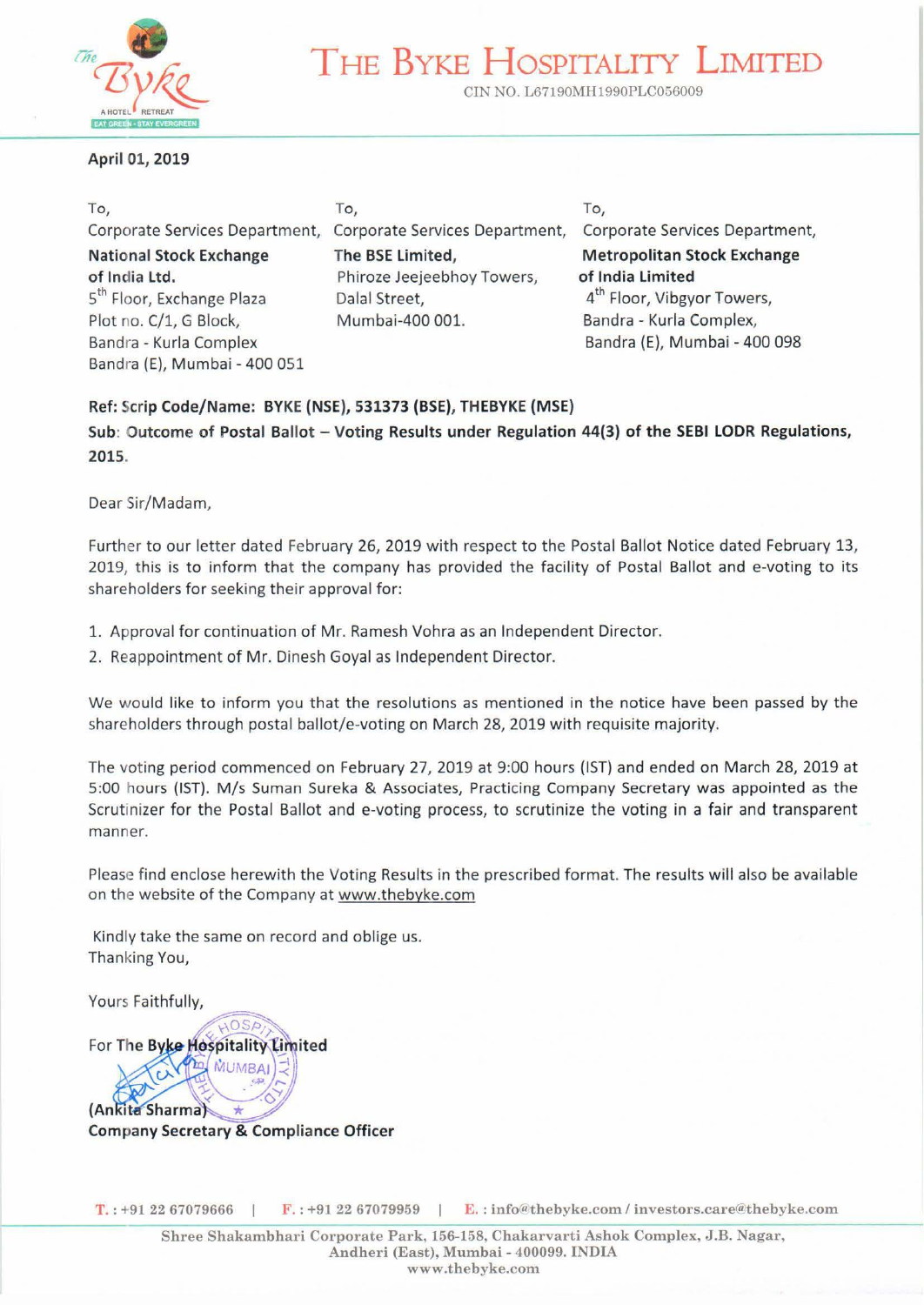### Postal Ballot Voting Results

### Disclosure as per Regulation 44 of SEBI (Listing Obligation & Disclosure Requirements) Regulation, 2015

| Name of the Company                                                          | The Byke Hospitality Limited                                                                                 |
|------------------------------------------------------------------------------|--------------------------------------------------------------------------------------------------------------|
| Date of Postal Ballot                                                        | Notice dated February 13, 2019 (Voting start date: February 27, 2019 and voting<br>end date: March 28, 2019) |
| <b>Total Number of Shareholder on record date</b>                            | 16146                                                                                                        |
| No. of shareholders present in the meeting either in person or through proxy |                                                                                                              |
| Promoter and Promoter Group                                                  | <b>Not Applicable</b>                                                                                        |
| Public                                                                       | <b>Not Applicable</b>                                                                                        |
| No.of shareholders attended meeting through Video Conferencing               |                                                                                                              |
| Promoter and Promoter Group                                                  | Not Applicable                                                                                               |
| Public                                                                       | <b>Not Applicable</b>                                                                                        |

### 1. Resolution: Approval for continuation of Mr. Ramesh Vohra (DIN: 03502651) as an Independent Director

| <b>Resolution Required</b>               |                                                                 |                                     | <b>Special Resolution</b>           |                                                                      |                                    |                                     |                                                                   |                                                              |
|------------------------------------------|-----------------------------------------------------------------|-------------------------------------|-------------------------------------|----------------------------------------------------------------------|------------------------------------|-------------------------------------|-------------------------------------------------------------------|--------------------------------------------------------------|
| resolution                               | Whether promoter/ promoter groups are interested in the agenda/ |                                     |                                     | No                                                                   |                                    |                                     |                                                                   |                                                              |
| Category                                 | <b>Mode of Voting</b>                                           | No. of shares<br>held<br>(1)        | No. of valid<br>votes polled<br>(2) | % of Votes Polled<br>on outstanding<br>shares<br>$(3)=[(2)/(1)*100]$ | No. of Votes -<br>in Favour<br>(4) | No. of<br>Votes -<br>against<br>(5) | % of Votes in<br>favour on votes<br>polled<br>$(6)=[(4)/(2)*100]$ | % of Votes against<br>on votes polled<br>$(7)=[(5)/(2)*100]$ |
| <b>Promoter and</b><br>Promoter<br>Group | Remote E-<br>Voting                                             | 16959336                            | 15326336                            | 90.37                                                                | 15326336                           | $\mathbf{0}$                        | 100                                                               | $\mathbf{O}$                                                 |
|                                          | Postal Ballot                                                   |                                     | $\mathbf{0}$                        | $\mathbf{0}$                                                         | $\mathbf{0}$                       | $\mathbf{0}$                        | 0                                                                 | $\mathbf 0$                                                  |
|                                          | Total                                                           | 16959336                            | 15326336                            | 90.37                                                                | 15326336                           | 0                                   | 100                                                               | $\mathbf{0}$                                                 |
| Public<br><b>Institutions</b>            | Remote E-<br>Voting                                             | 8387829                             | 7296314                             | 86.99                                                                | 3875948                            | 3420366                             | 53.12                                                             | 46.88                                                        |
|                                          | Postal Ballot                                                   |                                     | $\mathbf{0}$                        | $\mathbf{0}$                                                         | $\mathbf{0}$                       | $\mathbf{0}$                        | $\mathbf{0}$                                                      | $\Omega$                                                     |
|                                          | Total                                                           | 8387829                             | 7296314                             | 86.99                                                                | 3875948                            | 3420366                             | 53.12                                                             | 46.88                                                        |
| <b>Public Others</b>                     | Remote E-<br>Voting                                             | 14750635                            | 39002                               | 0.26                                                                 | 33433                              | 5569                                | 85.72                                                             | 14.28                                                        |
|                                          | Postal Ballot                                                   |                                     | $\mathbf{0}$                        | $\Omega$                                                             | $\Omega$                           | $\Omega$                            | $\Omega$                                                          | $\Omega$                                                     |
|                                          | Total                                                           | 14750635                            | 39002                               | 0.26                                                                 | 33433                              | 5569                                | 85.72                                                             | 14.28                                                        |
| Total<br>40097800<br>22661652            |                                                                 | 56.52                               | 19235717                            | 3425935                                                              | 84.882<br>100                      | 15.118                              |                                                                   |                                                              |
|                                          |                                                                 | <b>Whether Resolution is Passed</b> |                                     |                                                                      |                                    | <b>YES</b>                          |                                                                   | MUMBAL                                                       |

--===-